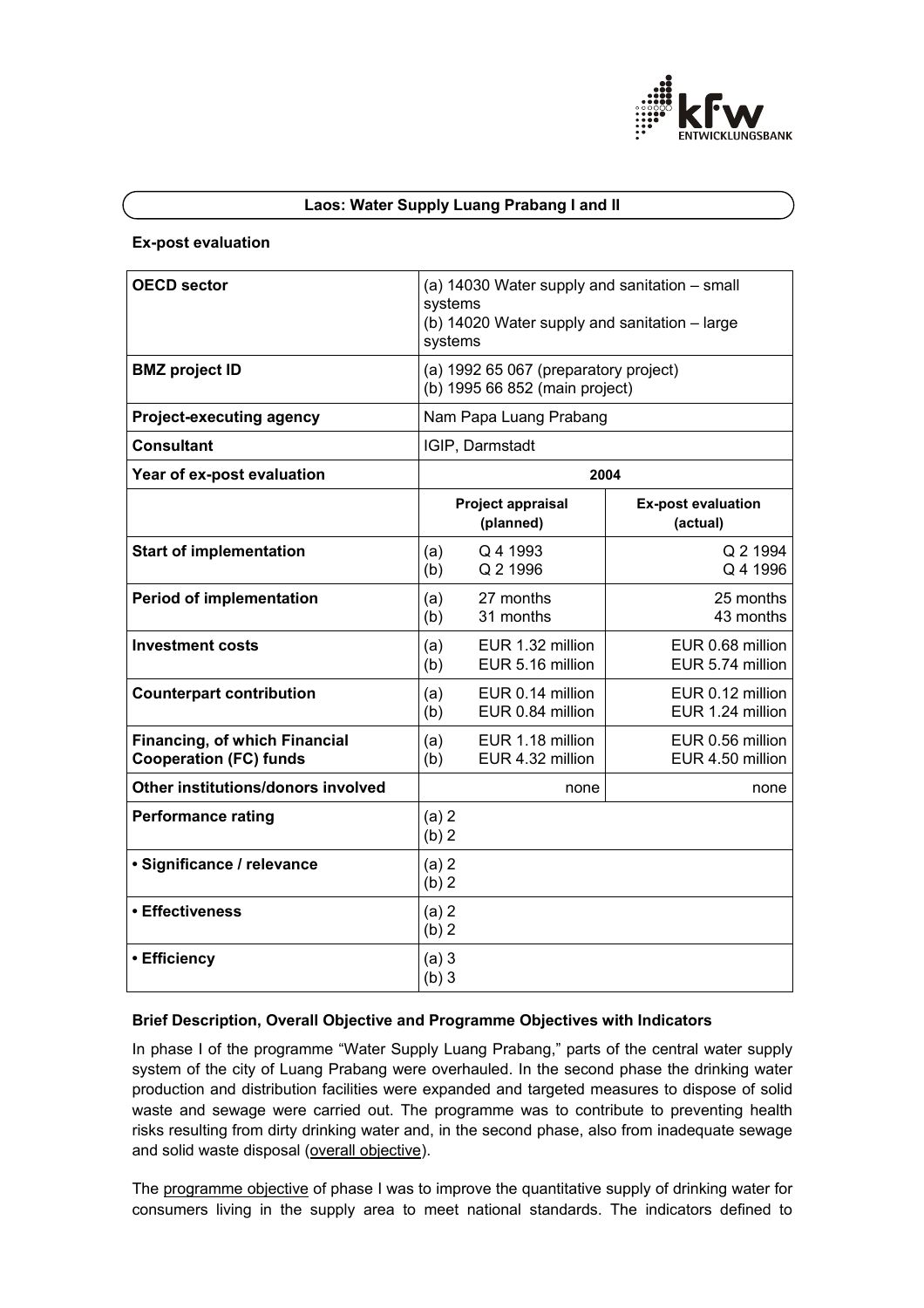measure achievement of these goals were reattainment of the original capacity of the water treatment plant, the complete equipment of all house connections with water meters, a reduction in water losses and the elimination of E.coli bacteria in official water samples. In the ex-post evaluation the last indicator mentioned was replaced by an indicator to measure compliance with national drinking water standards.

The programme objectives for phase II were (1) to ensure need-based and continuous supply for the population and for industrial and public consumers in the supply area that meets national standards, and (2) to improve sewage disposal in areas at particular risk as well as solid waste disposal in the city center. Indicators of achievement of the programme objectives were an increase in the number of inhabitants supplied with drinking water, observance of maximum percapita consumption, the number of interruptions in supply, observance of national drinking water standards and a reduction in water losses.

# **Project Design / Major Deviations from the original Project Planning and their main Causes**

The project measures that were carried out in phase I comprised an overhaul of parts of the existing central water supply facilities in the city of Luang Prabang, especially the rehabilitation of the spring intakes, renewal of transmission mains, reservoirs and distribution systems as well as the replacement of defective water meters. In phase II the water production capacities were increased, partly through the construction of a river water intake plant, and the drinking water distribution facilities were expanded through the installation of additional main and distribution pipes. On the disposal side, the construction of a rainwater and sewage canal improved the hygiene situation in certain parts of the city, and the acquisition of a garbage collector resolved the bottleneck in the area of solid waste collection. Along with the investment measures, phase II also comprised an advisory and education campaign aiming to heighten the hygiene awareness of the population. However, it slightly underestimated the local tradition of boiling drinking water, which continues to be practiced by large parts of the population, even those with access to clean drinking water.

In both projects the measures agreed during the appraisal were implemented without any major conceptual changes. In phase II, apart from the envisaged measures additional distribution pipes were installed, some of them as a counterpart contribution by the project-executing agency, and more house connections with water meters were installed. From today's point of view as well the concept chosen for the water supply complies with the technical and economic requirements. However, the sensitization campaign should have been better adjusted to the local context.

### **Key Results of the Impact Analysis and Performance Rating**

As a result of the programme, a water supply system was established that still functions technically three years after it began operating. For the most part, operation of the water supply system is smooth. The connecting rate of the population of Luang Prabang of 82% is far above the expectations at the time of the project appraisal. The project-executing agency is constantly expanding the system. At 144 l/day, per-capita consumption exceeds the maximum amount of 120 l/day that is recommended in the sector concept for water and sanitation and is therefore a shortcoming of the programme. The high consumption is due mainly to the fact that the existing block tariff system does not provide for sufficient progression and thus scarcely has any impact in terms of water saving.

The water quality is analyzed regularly and complies with the standard in every regard apart from the limit for residual chlorine. Owing to the occasionally low residual chlorine content, in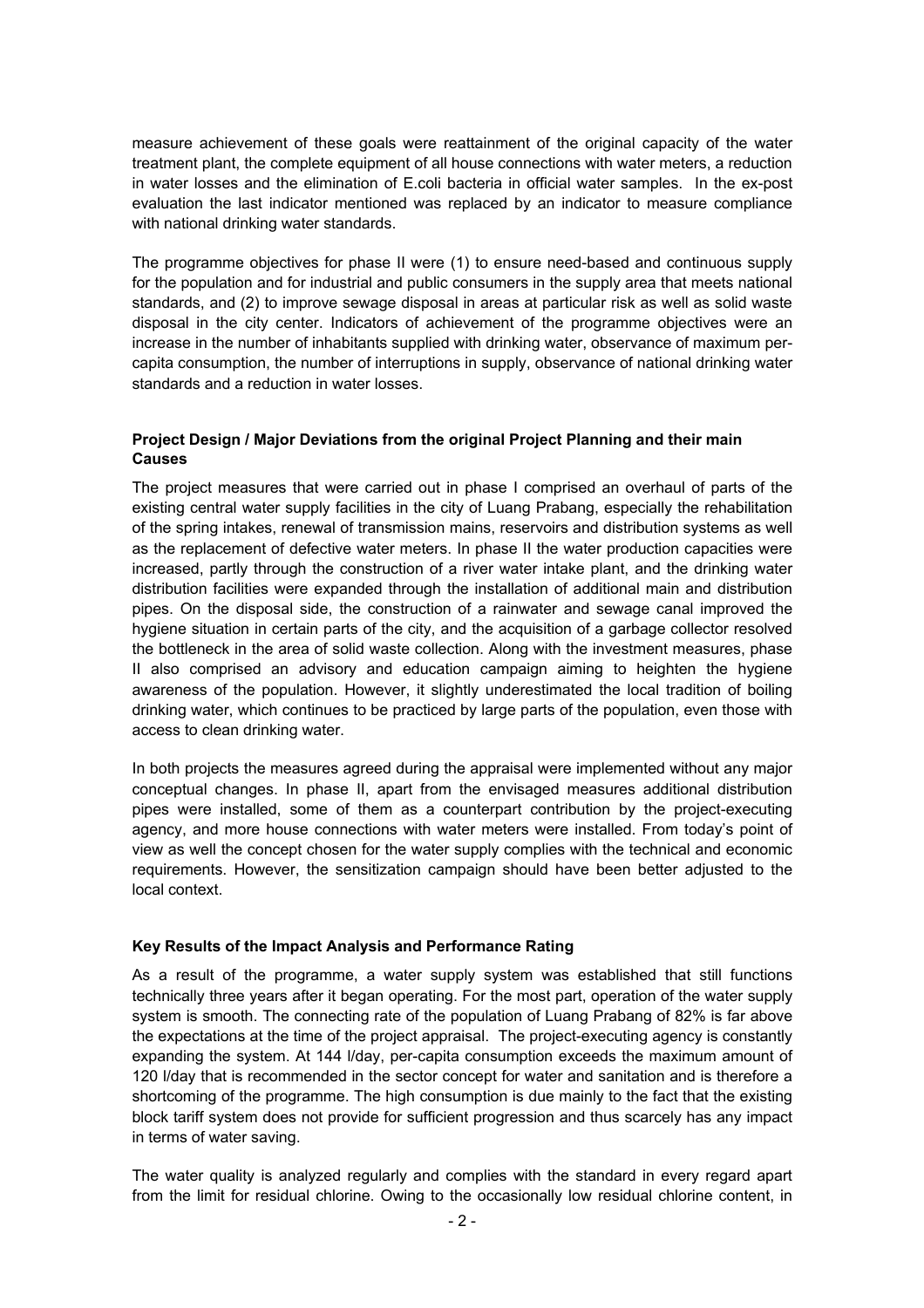principle it is possible that the tap water is not always totally safe hygienically. We consider the associated health risk to be minimal, however. This is backed up by the results of the microbiological controls by the public health department at the local drinking water filling facilities, all of which were positive.

In most cases the sewage disposal is carried out properly by way of latrines or cesspools and via drainage ditches.

An economic assessment of the programme shows that based on static calculations, the maximum limit of 120 l/day for projects with per-capita consumption that is required by the sector concept to ensure full cost coverage is achieved, yet in dynamic terms this limit is only achieved if the dynamic production costs are calculated with a discount factor of 0%. In other words, the project-executing agency takes in its write-offs, but it does not earn any capital interest. Against the backdrop of high annual inflation rates in Laos and the planned expansion investments, regular tariff adjustments continue to be necessary.

A further risk to the programme's sustainable developmental effectiveness is the limited availability of foreign exchange to procure spare parts for equipment manufactured abroad.

Our overall assessment of the programme's developmental effectiveness can be summarized as follows:

- The intended programme objectives were achieved, except for compliance with the standard set for residual chlorine. We judge the resultant health risk to be minimal. After weighing the individual aspects, we have come to the conclusion that the programme's **effectiveness** is satisfactory (partial evaluation: **rating 2**).
- The programme contributed to noticeably improving the quality of life, also for the poor population. In so doing, it contributed to improving the health situation, although there are still potential risks due to the disinfection procedure, which needs improvement. The programme has had broad effect and supports the development of the economy and tourism in Luang Prabang. Overall the developmental **relevance** and **significance** of the programme are satisfactory (partial evaluation: **rating 2**).
- Measured in terms of the specific investment costs, the goals were reached, but required considerable funds. However, the dynamic production costs on the basis of full and operating costs are very low in comparison with projects carried out under similar conditions. Thus, the **production efficiency** of the projects is good. Due to the high percapita consumption the sector concept for water and sanitation requires full cost coverage for the programme's eligibility for support. This is achieved in the static calculation, although a discount factor of 0% had to be applied for this to be achieved in the calculation of dynamic production costs. As a result, we judge the **allocation efficiency** of the programme to be sufficient. Taking the two partial criteria into account, we assess its efficiency to be sufficient overall (partial evaluation: **rating 3**).

Based on the criteria of significance/relevance, effectiveness and efficiency, we judge the programme "Water Supply Luang Prabang Phases I and II" to have attained a **satisfactory degree of developmental effectiveness overall (rating 2).**